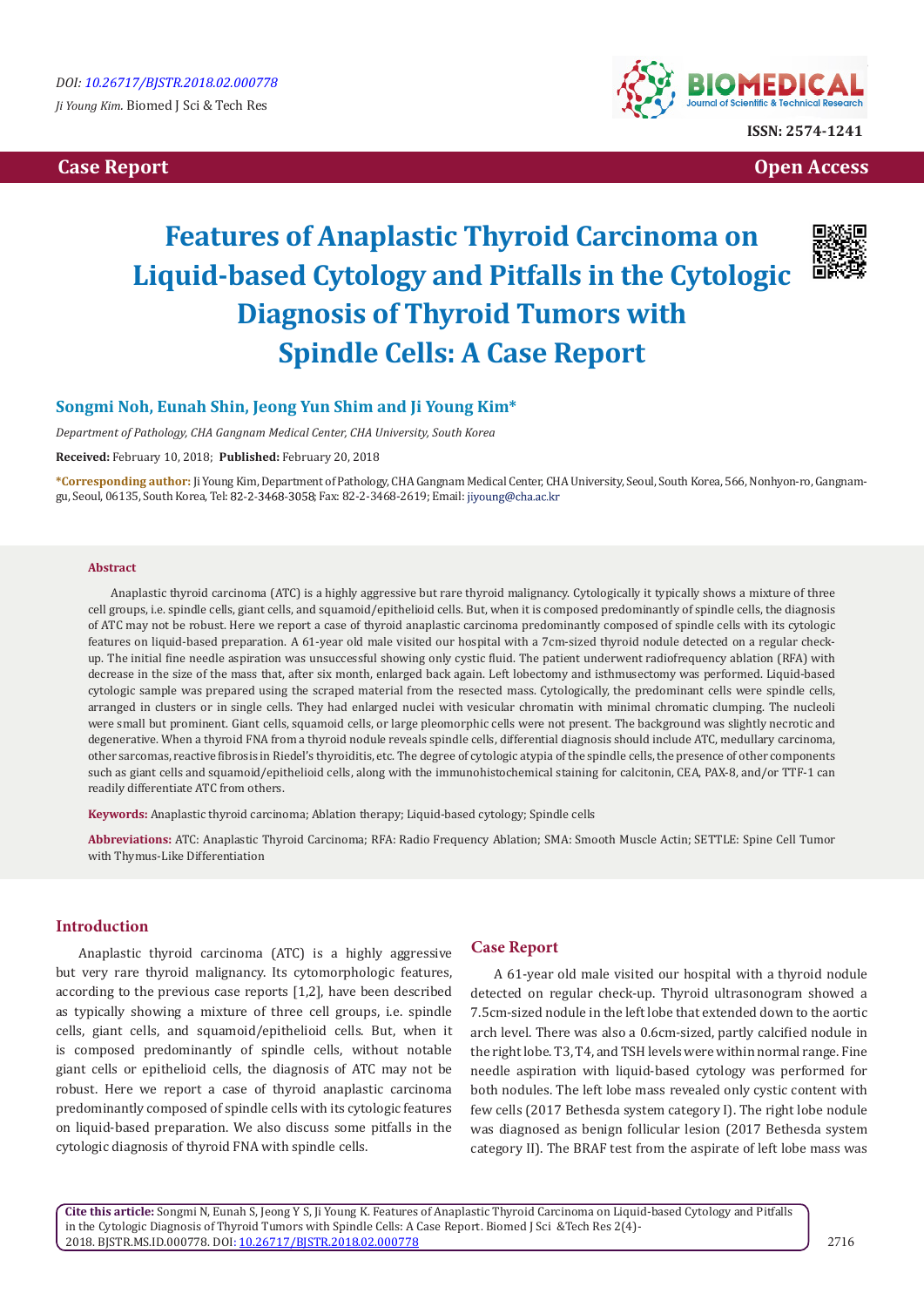negative. The patient underwent radiofrequency ablation (RFA) for the left lobe mass that led to the decrease in size to 2.8cm. But, after six months, the mass enlarged again to 4.5cm. Left lobectomy and isthmusectomy was performed. The left lobe was mostly replaced by a 5.5cm-sized, round nodule with thick fibrous capsule. The cut section was grayish white, soft to firm, solid, rubbery, and glistening with multifocal necrosis. Liquid-based cytologic sample was prepared using the scraped material from the cut surface.

Cytologically, the predominant cell population was spindle cells, arranged in clusters or in single cells. They were larger than usual fibroblasts and had enlarged nuclei with vesicular chromatin with minimal chromatic clumping. The nucleoli were small but prominent (Figure 1A). Mitoses were infrequently noted (Figure 1B). The second group of cells, only sparsely noted, was small blandlooking cells in solid aggregates or in follicular arrangements. Their nuclei were slightly hyperchromatic but not significantly atypical (Figure 1A). These cells are believed to correspond to the poorly differentiated carcinoma component of the lesion. Giant cells, squamoid cells, or large pleomorphic cells were not present. The background was relatively clear, showing some infarcted spindle cells without obvious necrotic debris. Histologically, the mass was an ATC with infarction, predominantly composed of spindle cells (Figure 1C). There also was a small fraction of poorly differentiated carcinoma with occasional follicular or insular pattern (Figure 1D). A large area of infarction with hyalinized stroma was present as well. The spindle cells were positive to cytokeratin and PAX-8, and negative to CEA, calcitonin, and p53. The patient was referred to another hospital after the operation. In 1 year follow up, he developed local recurrence and multiple lung and bone metastases and was still in the course of combined chemoradiation therapy.



**Figure 1**: Pathological findings.

- A. Clusters of spindle cells intermingled with round cells. (x400)
- B. Spindle cells with high N/C ratio and mitotic figure.(x400)
- C. Tumor composed of spindle cells merge with the neoplastic follicles.(x100)
- D. tumor with insular pattern. (x200)

## **Discussion**

When a thyroid fine needle aspirate reveals spindle cells, the differential diagnosis should include both malignant and benign thyroid lesions that can show spindle cells, such as ATC, medullary carcinoma, high grade sarcomas, other rare thyroid tumors with spindle cells, reactive fibrosis in Riedel's thyroiditis, etc.

Spindle cells in ATC are usually high grade showing markedly pleomorphic, hyperchromatic and enlarged nuclei with irregular nuclear membranes and occasional mitoses. In ATCs, the spindle cells are usually mixed with polymorphous epithelioid/squamoid cells and giant cells, the two other cellular groups, which altogether comprise the typical cytological feature of ATC [1]. Occasionally the giant cells dominate other cellular components in the aspirate, rendering the osteoclastoma-like features [2,3]. Anaplastic plump epithelioid/squamoid cells in ATC can sometimes look like squamous cell carcinoma, which are usually metastatic from other head and neck sites. Stromal desmoplasia, not uncommonly

associated with squamous cell carcinoma, can make the differential diagnosis more difficult. The spindle cells from the desmoplastic stroma of squamous cell carcinoma lack the cytologic atypia of ATC. Immunohistochemical stain for PAX-8 is reported positive in 100% of squamoid variant and 50% in spindle variant of ATC, demonstrating the thyroid origin of the tumor [4]. Some ATCs mixed with other thyroid carcinomas such as poorly differentiated carcinoma or papillary thyroid carcinoma may show corresponding cellular components on cytology, as is in our case.

Spindle cells in medullary carcinoma are usually smaller and blander-looking with finely clumped or "salt and pepper" chromatin. Nucleoli are inconspicuous. More commonly the cells of medullary carcinoma are plasmacytoid than spindle, and scattered singly rather than in aggregates or bundles. They often accompany pinkish amorphous amyloid material in the background. Immunohistochemical staining to calcitonin and CEA can readily differentiate medullary carcinoma from ATC [5,6].